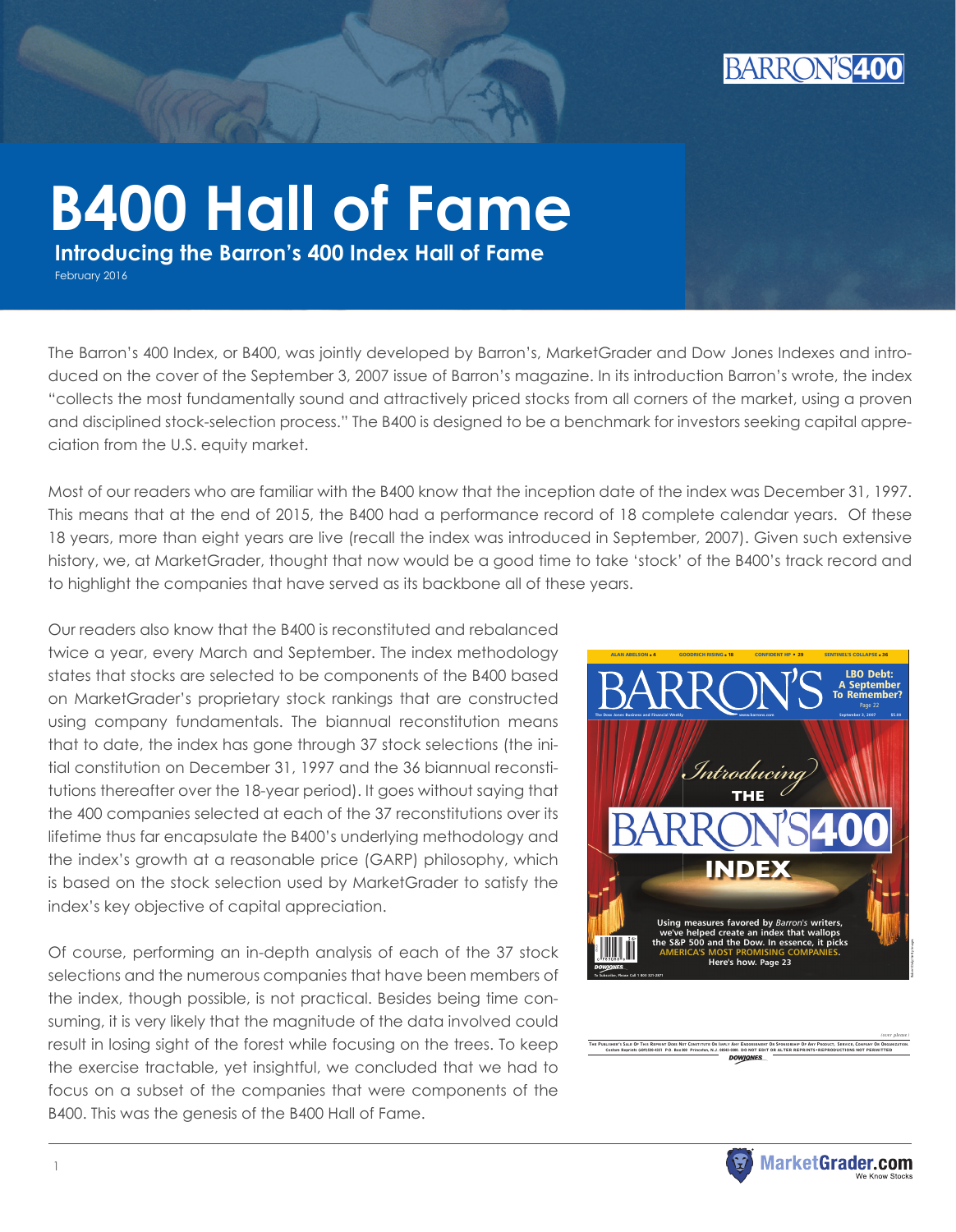We reasoned that the B400 Hall of Fame should be comprised of the companies that have been selected the most number of times in the 37 reconstitutions during the past 18 years. To avoid companies that may have been selected frequently, but only during a specific time period of the index, we posited that the first selection should have occurred before August 1999 (namely, in the first four reconstitutions of the index's existence) and the most recent selection after September 2014 (namely, in the last three reconstitutions). In addition, the company should currently still be in existence. This would ensure that the companies selected would be most representative of the index's make up, and therefore its performance, for the entire history since inception.

The result of this screening is presented in Table 1. As it turned out, no company has been a member of the index throughout its entire existence, i.e., been selected at each and every one of the 37 reconstitution. In fact, no company was selected 36, 35, or even 34 times. However, two companies were selected 33 times. Can you guess these two companies? Hint: Check out the [B400 fact sheet.](http://global.marketgrader.com/resources/pdf/B400_Factsheet_11172015.pdf) Keeping in mind that each reconstitution spans a period of six months (except for the very first constitution) being selected 33 times means that these two companies have been members of the index for around 90% of the index's existence.

The B400 Hall of Fame companies are not only a representation of the index's growth at a reasonable price (GARP) philosophy and selection methodology but they also serve as a gauge of how well the stock selection satisfies the index's primary objective of capital<br>appreciation.<br>——————————————————— appreciation.  $\frac{1}{\pi}$  The nie tion rec

**Table 1. Barron's 400: Company Count by Number of Reconstitutions As of the February 2016 (Using the September 2015 Reconstitution)**

| Number of Recon-<br>stitutions Selected | Company<br>Count | <b>Cumulative Company</b><br>Count |  |  |  |
|-----------------------------------------|------------------|------------------------------------|--|--|--|
| 37, 36, 35 or 34                        | Ω                | Ω                                  |  |  |  |
| 33                                      | $\overline{2}$   | 2                                  |  |  |  |
| 32                                      |                  | 3<br>7                             |  |  |  |
| 31                                      | 4                |                                    |  |  |  |
| 30                                      | Λ                | 7                                  |  |  |  |
| 29                                      |                  | 8                                  |  |  |  |
| 28                                      | O                | 8                                  |  |  |  |
| 27                                      |                  | 9<br>11<br>17                      |  |  |  |
| 26                                      | $\overline{2}$   |                                    |  |  |  |
| 25                                      | 6                |                                    |  |  |  |
| 24                                      | 6                | 23                                 |  |  |  |
| 23                                      | $\overline{2}$   | 25                                 |  |  |  |
| 22                                      | 4                | 29                                 |  |  |  |
| 21                                      | 3                | 32                                 |  |  |  |

Source: MarketGrader Research.

Since one of the goals was to keep the analysis tractable, we decided to limit ourselves to 30 of the most frequently selected companies. Table 1 reveals that the 30th most frequently selected company tied with two other companies in terms of the number of times selected. The three companies were selected in 21 reconstitutions. Of the three, we simply selected the company with the higher average MarketGrader score as the 30th company. For the 2016 calendar year, these 30 companies were selected to make up the B400 Hall of Fame.

Before revealing the list of companies selected into B400 Hall of Fame, it might be worthwhile to quickly review the motivation for introducing the B400 Hall of Fame. So, here are some basic ground rules, presented as frequently asked questions, regarding the Barron's 400 Hall of Fame:

**1. What is the Barron's 400 Hall of Fame?**

The B400 Hall of Fame is the composition of the 30 companies that have been selected the most number of times across the B400's history, since inception. These companies are a concise representation of the index's philosophy, selection methodology and history.

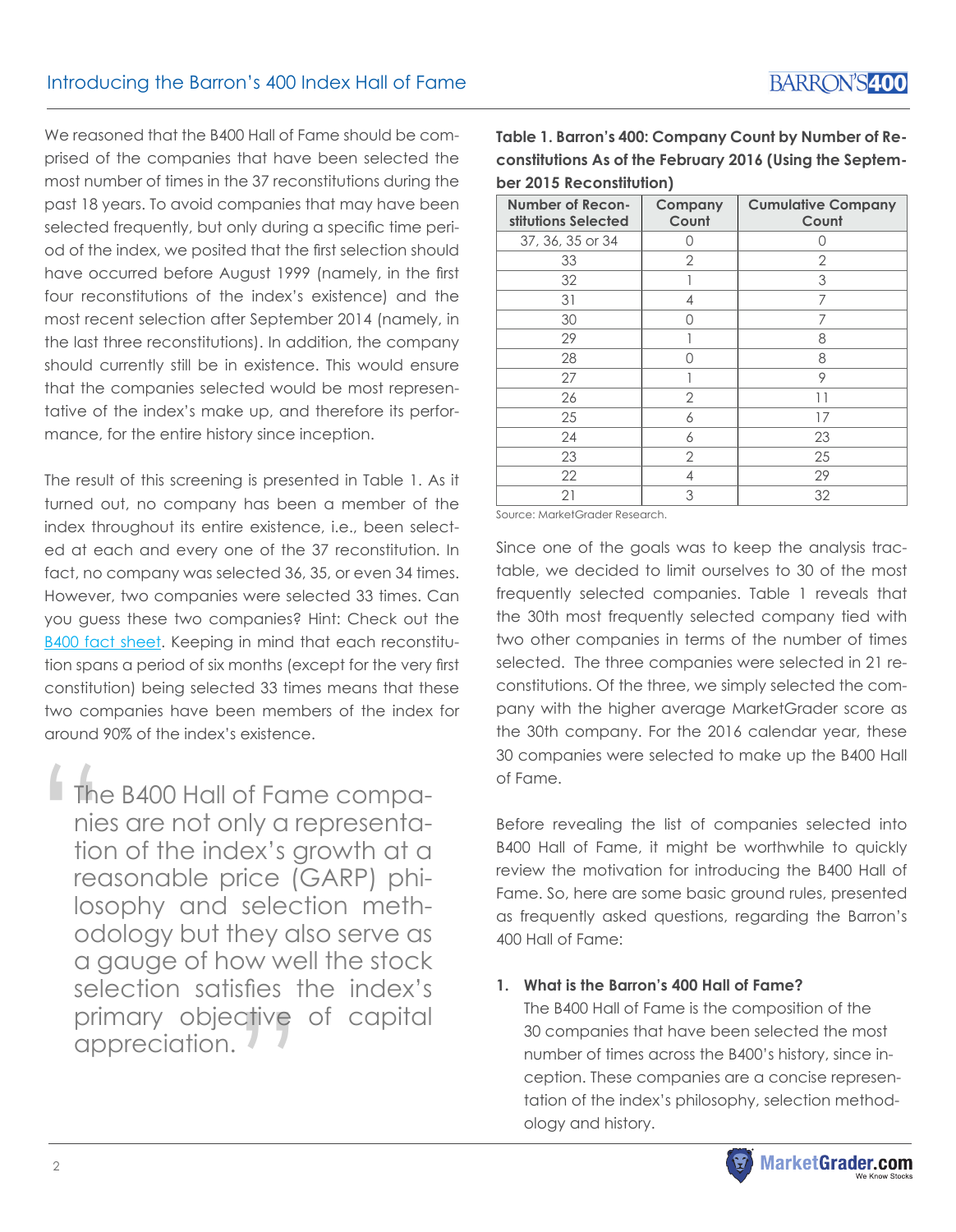## **2. How often were the companies in the Barron's 400 Hall selected into the Barron's 400 Index?**

As of the end of 2015, the maximum number of times a company could have been selected into the index is 37 times. No company in the B400 universe was selected more than 33 times. Two companies in the B400 Hall of Fame were selected 33 times into the B400 index. On the lower side, there is one company in the B400 Hall of Fame that was selected 21 times. The remaining companies in the B400 Hall of Fame were selected between 22 and 32 times. The average number of selections for the B400 Hall of Fame is 26 times. In aggregate, the 30 companies were selected into the index a total of 779 times out of a possible 1,110 times (= 30 X 37). Thus, the B400 Hall of Fame components have a representation score of about 70% over the index's life (779/1,110).

## **3. Why introduce the Barron's 400 Hall of Fame?**

As the name suggests, the Barron's 400 is an index of 400 companies. Keeping in mind that the index is reconstituted twice a year means that, since the inception of the index more than 18 years ago, 2,730 companies have been members of the index and contributed to its performance. Even starting at the index's publication date, this number is 1,801 companies. Since an ex poste analysis of such a large number of companies would not only be impractical, but might also not be very insightful, the primary motivation for introducing the B400 Hall of Fame was to generate a concise snapshot into the index's historical composition. This snapshot serves as a solid testament to the index's methodology and allows us to look back and take stock of the constituent selection that is the key driver of the index. The B400 Hall of Fame companies are not only a representation of the index's growth at a reasonable price (GARP) philosophy and selection methodology but they also serve as a gauge of how well the stock selection satisfies the index's primary objective of capital appreciation. In addition, during the year, we plan on taking a deep dive

into the fundamentals of the companies in the B400 Hall of Fame. This company-level analysis will assist followers of the B400 to gain access and insight into MarketGrader's proprietary stock ratings – the engine under the hood of the B400 index.

## **4. What is the current sector composition of the Barron's 400 Hall of Fame?**

The B400 Hall of Fame is comprised of 30 companies. Currently, the largest contributor, with 13 companies, is Consumer Discretionary. Only one company is included from Consumer Staples. Financials contributed two companies. Health Care with five companies, Industrials with four companies and Technology with five companies, round up the 30.

## **5. What are the companies included in the Barron's 400 Hall of Fame?**

Please refer to Appendix A for the complete list of B400 Hall of Fame companies.

## **6. What is the performance of the Barron's 400 Hall of Fame 2016?**

The figure below presents the total return performance of the B400 Hall of Fame 2016 since the turn of the century. In the figure each of the 30 components of the B400 Hall of Fame portfolio start with 1 point at the end of December 31, 1999 for a total of 30 points. Assuming the B400 Hall of Fame portfolio is rebalanced to equal weights at the end of each year, the portfolio would have ended 2015 with 255.54 points (an appreciation multiple of 8.5 times). This translates into a cumulative total return of 751.5%, or an annualized return of 14.3% over the 16-year period for the B400 Hall of Fame portfolio.

Over the same period, the B400 grew from 30 to 135.09 (an appreciation multiple of 4.5 times). Lastly, the S&P 500 grew from 30 to 56.72 which translates into an appreciation multiple that is less than 2 times.

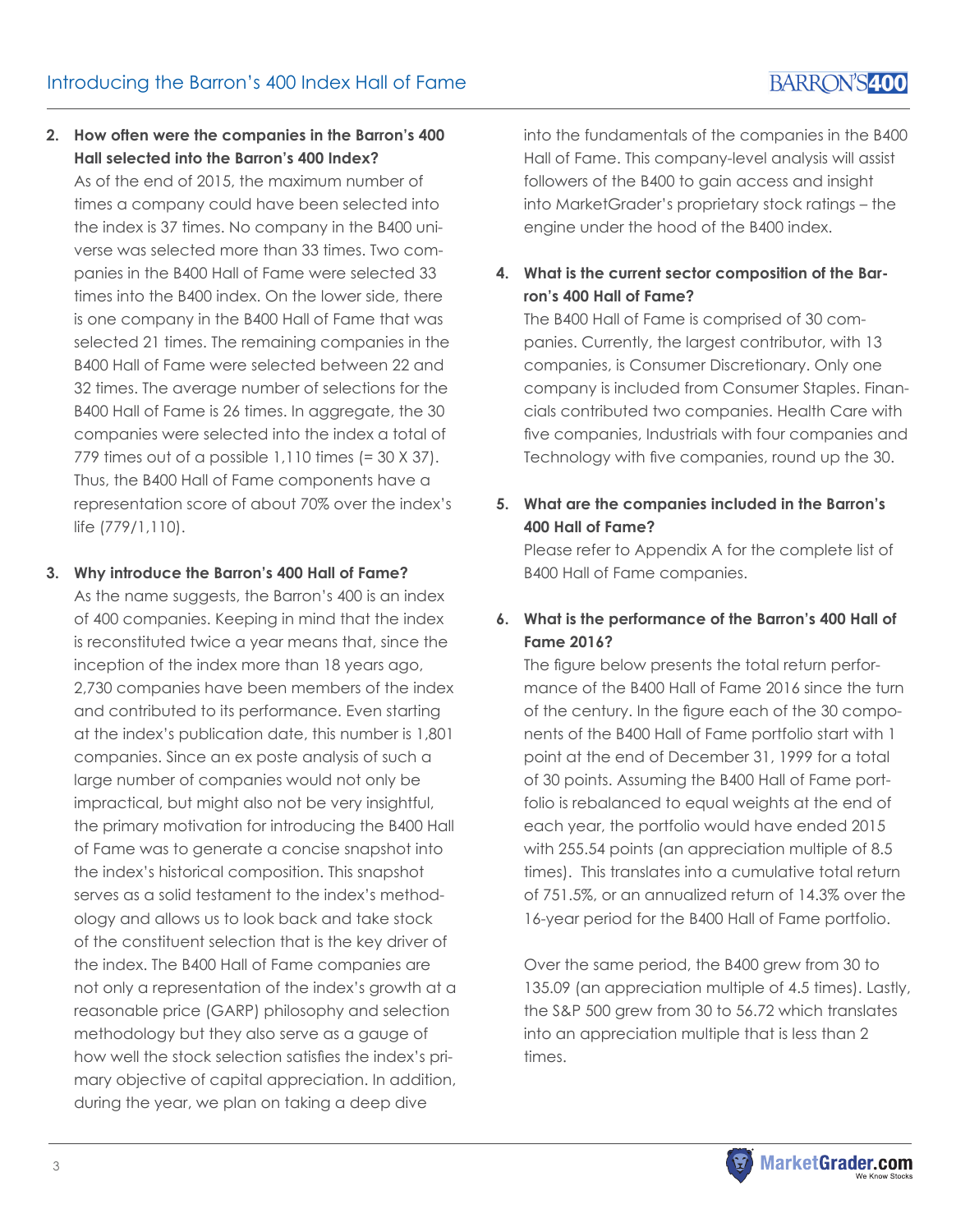#### Introducing the Barron's 400 Index Hall of Fame  $\overline{O}$



| 2000 Through 2015 | <b>Annualized Total Return</b> | Cumulative Total Return |  |  |  |
|-------------------|--------------------------------|-------------------------|--|--|--|
| B400 Hall of Fame | 14.3%                          | 751.5%                  |  |  |  |
| <b>B400</b>       | $9.9\%$                        | $350.3\%$               |  |  |  |
| S&P 500           | $4.1\%$                        | 89.1%                   |  |  |  |

Source: MarketGrader Research. The B400 Hall of Fame portfolio is rebalanced to equal weights annually. Monthly total returns of the B400 Hall of Fame components are from Factset.

## **7. How about the performance of the individual companies? Is there a summary of the returns of the companies in the B400 Hall of Fame?**

Please refer to Appendix B for the price and total return performance of the individual companies that make up the B400 Hall of Fame companies.

## **8. How often will the Barron's 400 Hall of Fame be updated?**

The Barron's 400 Index undergoes two reconstitutions every year. This means that, depending on their MarketGrader scores, the companies currently selected in the B400 Hall of Fame may, or may not,

be selected into the B400 during the 2016 reconstitutions. Consequently, at the end of 2016, their frequency counts (as presented in Table 1) will need to be updated. Also, new companies with high frequencies of being selected into the index might be added to the mix. Therefore, to ensure that (i) the B400 Hall of Fame incorporates the companies with the most selections, and (ii) that the B400 Hall of Fame is representative of the entire history of the index, the B400 Hall of Fame will be updated annually in the first quarter of every calendar year.

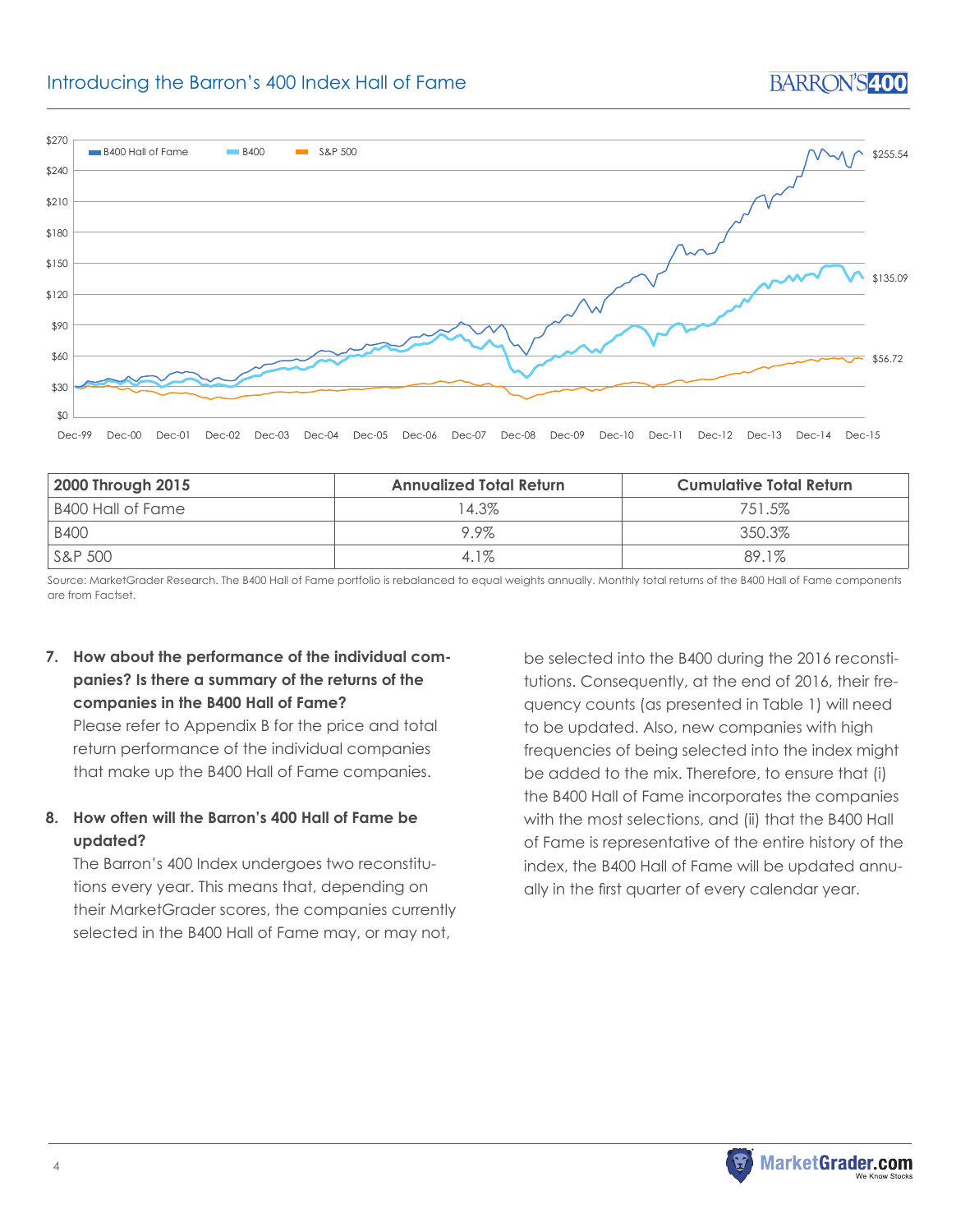## **Appendix A: Barron's 400 Hall of Fame Companies 2016**

|                |               |                                        |                               |                                              |                       | Date          | <b>MarketGrader</b><br>Grade™ |                      |      |
|----------------|---------------|----------------------------------------|-------------------------------|----------------------------------------------|-----------------------|---------------|-------------------------------|----------------------|------|
|                | <b>Ticker</b> | <b>Company Name</b>                    | Sector                        | <b>Number</b><br>of Times<br><b>Selected</b> | <b>First</b><br>Added | Last<br>Added | <b>First</b><br>Added         | Last<br><b>Added</b> | Avg. |
|                | <b>MSFT</b>   | <b>MICROSOFT CORP</b>                  | Technology                    | 33                                           | 31-Dec-97             | $23-Mar-15$   | 80                            | 68                   | 75   |
| $\sqrt{2}$     | <b>WMT</b>    | <b>WALMART STORES INC</b>              | <b>Consumer Discretionary</b> | 33                                           | 31-Dec-97             | $23-Mar-15$   | 68                            | 64                   | 68   |
| 3              | <b>AMGN</b>   | <b>AMGEN INC</b>                       | <b>Health Care</b>            | 32                                           | 31-Dec-97             | $21-Sep-15$   | 81                            | 69                   | 69   |
| $\overline{4}$ | <b>BBBY</b>   | <b>BED BATH &amp; BEYOND INC</b>       | <b>Consumer Discretionary</b> | 31                                           | 31-Dec-97             | $21-Sep-15$   | 77                            | 66                   | 70   |
| $\sqrt{5}$     | HD            | HOME DEPOT INC                         | <b>Consumer Discretionary</b> | 31                                           | 31-Dec-97             | $21-Sep-15$   | 69                            | 76                   | 68   |
| 6              | PEP           | PEPSICO INC                            | Consumer Staples              | 31                                           | 31-Dec-97             | $21-Sep-15$   | 54                            | 66                   | 70   |
| $\overline{7}$ | <b>NKE</b>    | <b>NIKE INC</b>                        | <b>Consumer Discretionary</b> | 31                                           | 31-Dec-97             | $21-Sep-15$   | 68                            | 77                   | 72   |
| 8              | <b>IBM</b>    | <b>INTERNATIONAL BUSINESS MACHINES</b> | Technology                    | 29                                           | 31-Dec-97             | $22-Sep-14$   | 71                            | 69                   | 65   |
| 9              | <b>ROST</b>   | <b>ROSS STORES INC</b>                 | <b>Consumer Discretionary</b> | 27                                           | 31-Dec-97             | $21-Sep-15$   | 70                            | 69                   | 68   |
| 10             | JNJ           | JOHNSON & JOHNSON                      | <b>Health Care</b>            | 26                                           | 31-Dec-97             | $21-Sep-15$   | 58                            | 64                   | 64   |
| 11             | <b>EMR</b>    | <b>EMERSON ELECTRIC CO</b>             | Industrials                   | 26                                           | 31-Dec-97             | $21-Sep-15$   | 72                            | 63                   | 66   |
| 12             | <b>HOG</b>    | <b>HARLEY DAVIDSON INC</b>             | <b>Consumer Discretionary</b> | 25                                           | 31-Dec-97             | $21-Sep-15$   | 69                            | 63                   | 65   |
| 13             | <b>WAT</b>    | <b>WATERS CORP</b>                     | <b>Health Care</b>            | 25                                           | 12-Feb-99             | $21-Sep-15$   | 68                            | 66                   | 66   |
| 14             | <b>UNH</b>    | UNITEDHEALTH GROUP INC                 | <b>Health Care</b>            | 25                                           | 31-Dec-97             | $21-Sep-15$   | 65                            | 72                   | 69   |
| 15             | <b>BBY</b>    | <b>BEST BUY CO INC</b>                 | <b>Consumer Discretionary</b> | 25                                           | 31-Dec-97             | $21-Sep-15$   | 56                            | 68                   | 64   |
| 16             | TJX           | <b>TJX COS INC</b>                     | <b>Consumer Discretionary</b> | 25                                           | 31-Dec-97             | $21-Sep-15$   | 74                            | 71                   | 67   |
| 17             | <b>DLTR</b>   | <b>DOLLAR TREE INC.</b>                | <b>Consumer Discretionary</b> | 25                                           | 31-Dec-97             | $23-Mar-15$   | 74                            | 68                   | 64   |
| 18             | <b>INTC</b>   | <b>INTEL CORP</b>                      | Technology                    | 24                                           | 31-Dec-97             | $21-Sep-15$   | 83                            | 72                   | 71   |
| 19             | AAPL          | <b>APPLE INC</b>                       | Technology                    | 24                                           | 12-Feb-99             | $21-Sep-15$   | 55                            | 88                   | 75   |
| 20             | <b>TROW</b>   | <b>T ROWE PRICE GROUP INC</b>          | Financials                    | 24                                           | 31-Dec-97             | $21-Sep-15$   | 81                            | 75                   | 67   |
| 21             | FAST          | <b>FASTENAL CO</b>                     | Industrials                   | 24                                           | 31-Dec-97             | $21-Sep-15$   | 70                            | 67                   | 62   |
| 22             | <b>RMD</b>    | <b>RESMED INC</b>                      | <b>Health Care</b>            | 24                                           | 12-Feb-99             | $21-Sep-15$   | 71                            | 65                   | 64   |
| 23             | GPC           | <b>GENUINE PARTS CO</b>                | Industrials                   | 24                                           | 31-Dec-97             | $23-Mar-15$   | 67                            | 65                   | 63   |
| 24             | <b>STRA</b>   | STRAYER EDUCATION INC                  | <b>Consumer Discretionary</b> | 23                                           | 13-Aug-99             | $21-Sep-15$   | 57                            | 62                   | 66   |
| 25             | <b>MCD</b>    | <b>MCDONALDS CORP</b>                  | <b>Consumer Discretionary</b> | 23                                           | 31-Dec-97             | $22-Sep-14$   | 67                            | 69                   | 66   |
| 26             | SBUX          | <b>STARBUCKS CORP</b>                  | <b>Consumer Discretionary</b> | 22                                           | 31-Dec-97             | $21-Sep-15$   | 70                            | 68                   | 61   |
| 27             | RHI           | HALF ROBERT INTERNATIONAL INC          | <b>Industrials</b>            | 22                                           | 31-Dec-97             | $21-Sep-15$   | 69                            | 73                   | 58   |
| 28             | EMC           | <b>EMC CORP</b>                        | Technology                    | 22                                           | 31-Dec-97             | $23-Mar-15$   | 77                            | 65                   | 62   |
| 29             | WFC           | WELLS FARGO & CO                       | Financials                    | 22                                           | 31-Dec-97             | $22-Sep-14$   | 60                            | 66                   | 61   |
| 30             | FOSL          | <b>FOSSIL GROUP INC</b>                | <b>Consumer Discretionary</b> | 21                                           | 13-Aug-99             | $21-Sep-15$   | 72                            | 78                   | 69   |
|                |               | Average                                |                               | 26                                           |                       |               | 69                            | 69                   | 66   |
|                |               | Minimum                                |                               | 21                                           |                       |               | 54                            | 62                   | 58   |
|                |               | Maximum                                |                               | 33                                           |                       |               | 83                            | 88                   | 75   |
|                |               | Total                                  |                               | 779                                          |                       |               |                               |                      |      |

Source: MarketGrader Research. These companies represent the components that were the most frequently selected into the B400 over the life of the index since its inception through 2015. See, "Introduction to the Barron's 400 Hall of Fame," published by MarketGrader in February, 2016 for more on the B400 Hall of Fame.